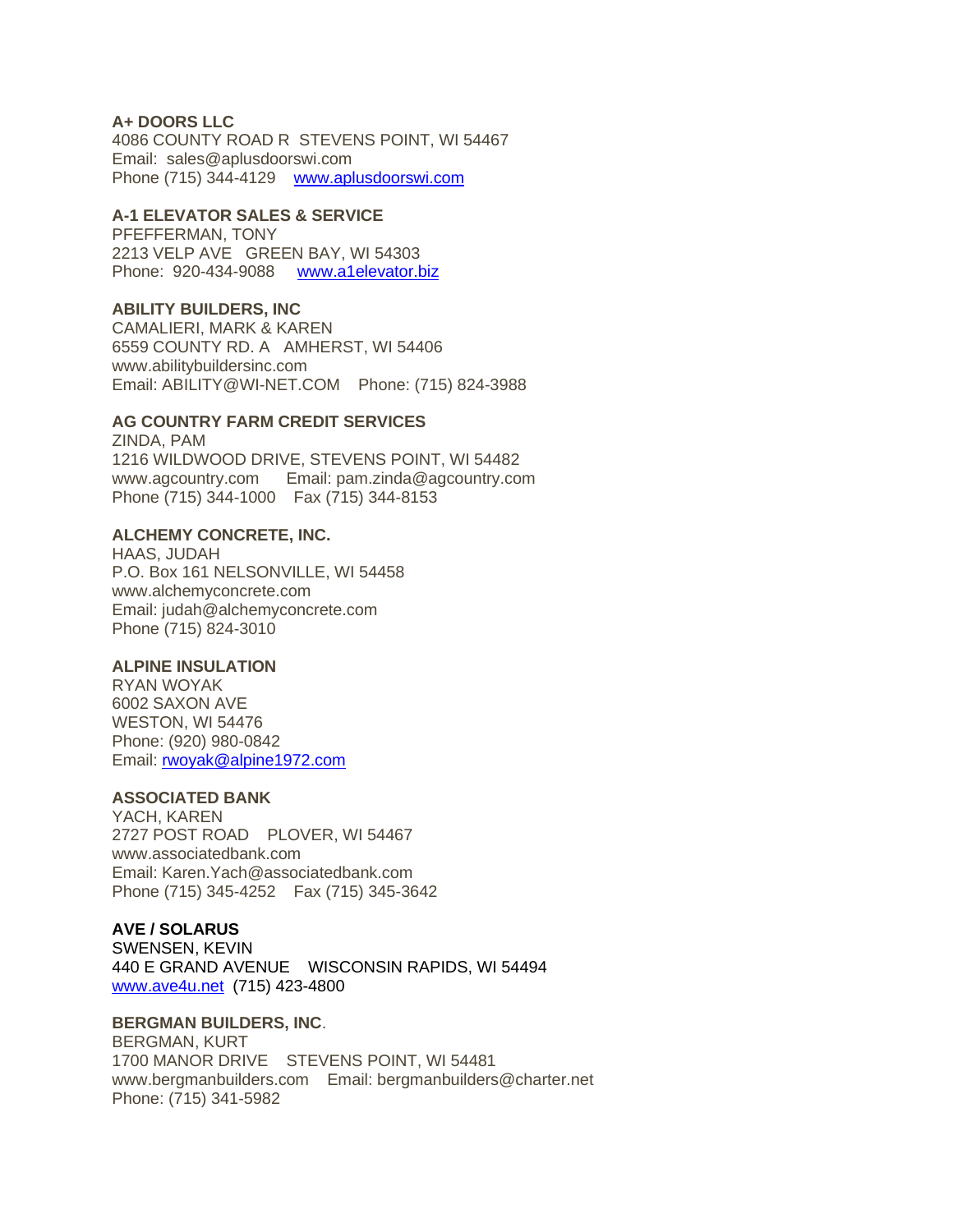### **BLENKER CONSTRUCTION INC.**

MELISSA ELLINGSON 5741 WINDY DRIVE, SUITE C, STEVENS POINT WI www.blenkerco.com Email: melissa.ellingson@blenkerco.com Phone: (715) 824-5665

### **BLINDS AND DESIGNS BY KELLY**

ROTH, KELLY 77 SUNSET BLVD STEVENS POINT, WI 54481 www.blindsanddesignsbykelly.com Email: kellyroth@att.net Phone (715) 295-0000

### **BOB'S PLUMBING & HEATING OF CWI**

KONKOL, BOB 8105 STONEY RD. AMHERST, WI 54406 www.bobsplumbingandheating.biz Email: bobsph@wi-net.com

## **CARPET CITY FLOORING CENTER**

FREEMAN, HOWARD 3640 PLOVER RD WISCONSIN RAPIDS, WI 54494 www.carpetcitywi.com Email: howardf@carpetcitywi.com Phone (715) 421-4556 Fax (715) 421-1666

### **CARPETS PLUS OF WI**

SELLNOW, MARK 1230 POST ROAD PLOVER, WI 54467 Phone: 715-341-0422 EMAIL: m.sellnow@carpetspluswi.com

#### **CELLCOM**

KRUEGER, CHAD 152 CROSSROADS DR. PLOVER WI, 54467 www.cellcom.com Email: chad.krueger@cellcom.com Phone (715) 321-1020 Fax (715) 355-8040

## **CENTRAL DOOR SOLUTIONS, LLC**

WOYAK, BRUCE 1400 INTEGRITY PARKWAY PLOVER, WI 54467 Email: bwoyak@centraldoorsolutions.com Phone (715) 342-4153 Fax (715) 342-1499

## **CENTRAL STATE ELECTRIC CORPORATION**

MODRZEWSKI, KEVIN 3017 HOOVER ROAD STEVENS POINT, WI 54481 www.centralstateelectric.com Email: [info@centralstateelectric.com](mailto:info@centralstateelectric.com) Phone: (715) 341-2762

### **CENTRAL WISCONSIN RECYCLING LLC**

BRADY BEGGS 6314 5TH AVE BANCROFT, WI 54921 Email: bradyb88@yahoo.com Phone: (715) 498-8859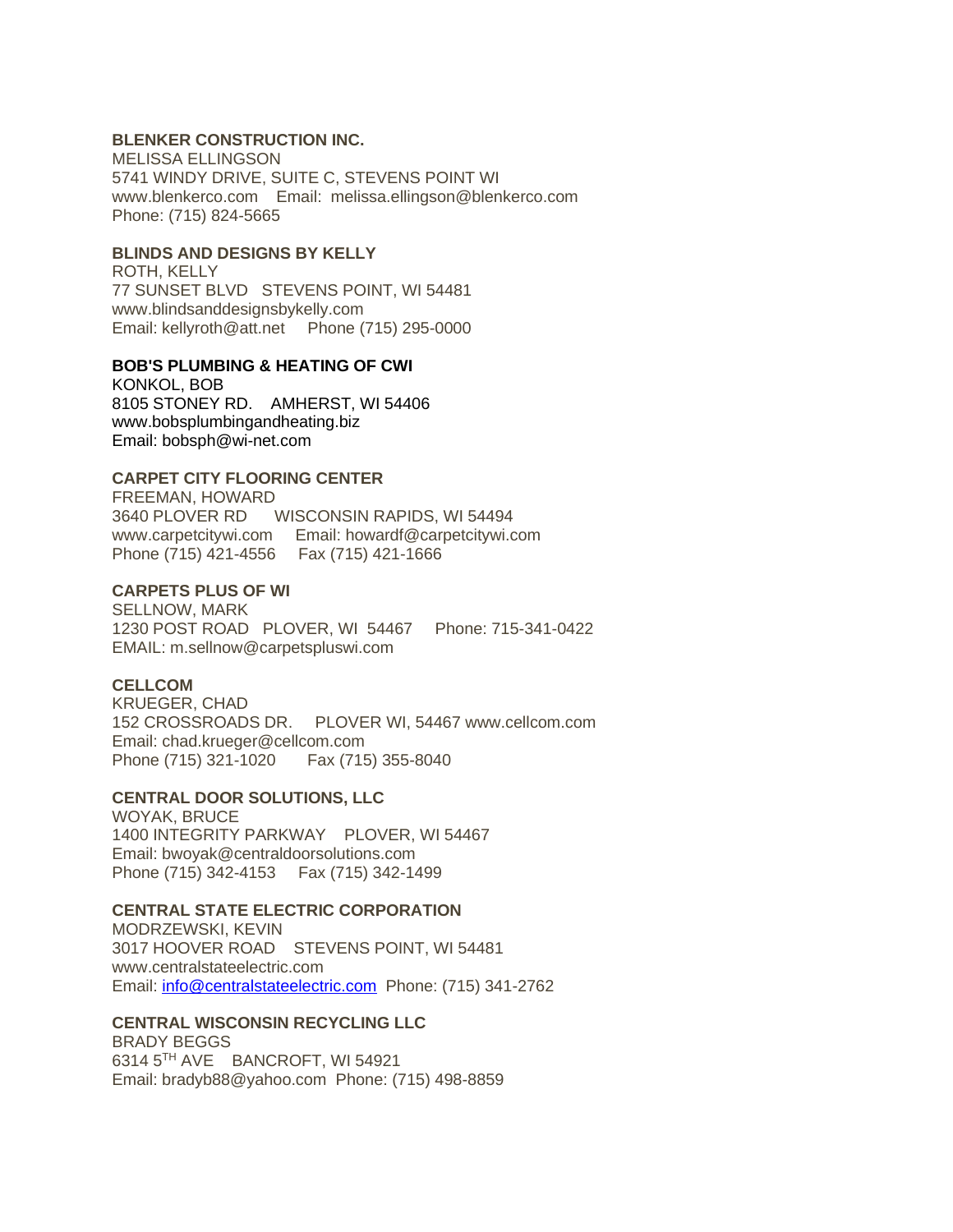## **CLASSIC DEVELOPMENT CORP. OF PLOVER**

HELMRICK, KEITH & MOODIE, DAVID 1811 BROOKRIDGE DRIVE PLOVER, WI 54467 Email: khelmrick@classic-development.com Phone (715) 344-2524 Fax (715) 341-6719

## **COMMUNITY FIRST BANK**

HEBBE, DAN 5525 HWY 10 EAST, STEVENS POINT, WI 54482 www.cfbwwi.com Email: [dhebbe@cfbwi.com](mailto:dhebbe@cfbwi.com) Phone (715) 344-5522

#### **COMMUNITY INSURANCE & ASSOCIATES**

BLENKER, MELISSA 5474 HIGHWAY 10E, SUITE 2 STEVENS POINT, WI 54482 www.community-insurance.com Email: melissa@community-insurance.com Phone (715) 344-2222

### **COMPASS INSURANCE SERVICES**

SALIENKO, JR., MIKHAIL 5569 HIGHWAY 10 EAST STEVENS POINT, WI 54482 www.compassinsurance.net Email: mikhail.salienko@compassinsurance.net Phone (715) 544-1586 Fax (715) 544-1587

#### **COUNTY MATERIALS CORP.**

KIZEWSKI, MARTY 2000 PATCH STREET, P.O. Box 367 STEVENS POINT, WI 54481 www.countymaterials.com Email: marty.kizewski@countymaterials.com Phone (715) 341-0991 Fax (715) 341-3765

## **COYOTE CONSTRUCTION LLC**

HANSEN, GARY 4125 LAKE EMILY ROAD AMHERST, WI 54406 www.steelroofingwi.com Email: coyotesteelroofs@wi-net.com Phone (715) 498-7811

### **CURB APPEAL EXTERIORS INC**

JICINSKY, JAY 3449 State Highway 54 W Nekoosa, WI 54457 [www.curbappealabc.com](http://www.curbappealabc.com/) Email: [curbappealabc@gmail.com](mailto:curbappealabc@gmail.com)  Phone (715) 342-4066

# **CURRIER BUILDERS LLC**

CURRIER, JEFF 1602 ED'S DRIVE STEVENS POINT, WI 54482 www.currierbuilders.com Email: jeff@currierbuilders.com Phone (715) 344-8876

## **DEAN ALTMANN TRUCKING & EXCAVATING**

ALTMANN, DEAN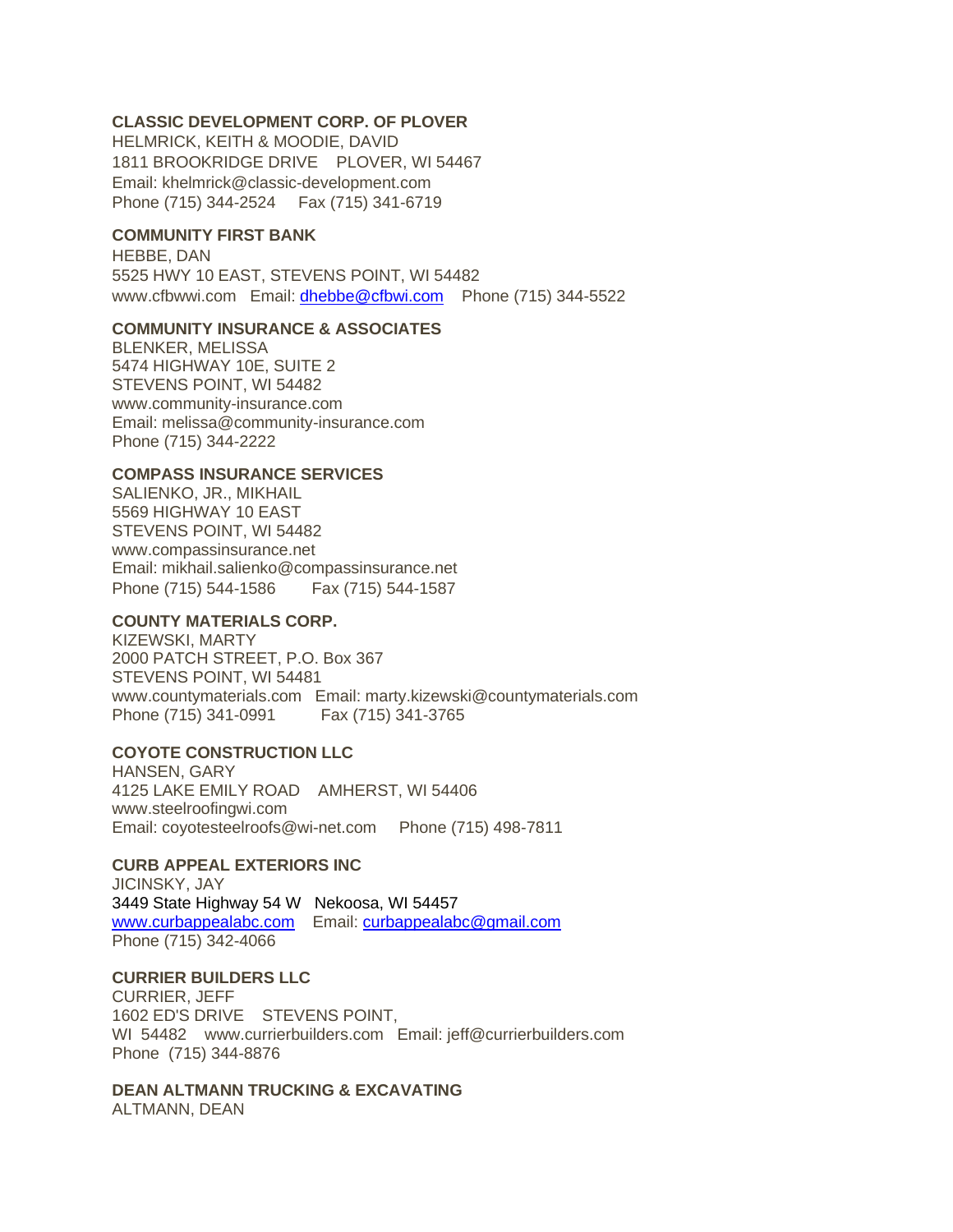1343 STATE HWY 13/34 JUNCTION CITY, WI 54443 www.deanaltmanntrucking.com Email: dean@deanaltmanntrucking.com Phone (715) 457-2651 Fax (715) 457-3434

### **DESIGNERS 2**

ANDERSON, BRAD 3233 BUSINESS PARK DRIVE STEVENS POINT, WI 54482 www.designers2.net Email: brad@designers2.net Phone (715) 341-7761 Fax (715) 254-0635

#### **DISHER ELECTRIC INC.**

DISHER, JEFF 4912 CTY RD. HH STEVENS POINT, WI 54481 Phone: 715-544-6262 www.disherelectric.com Email: [jeff@disherelectric.com](mailto:jeff@disherelectric.com)

#### **DREXEL BUILDING SUPPLY**

STREBELINSKI, KEITH W3053 COUNTY ROAD F BERLIN, WI 54923 www.drexelteam.com Email: keith.strebelinski@drexelteam.com Phone (920) 361-2833 Fax (920) 361-3435

### **DURALUM BUILDING CENTER**

LARSON, CAREY 3250 MECCA DRIVE. PLOVER, WI 54467 [www.DuralumBuildingCenter.com](http://www.duralumbuildingcenter.com/)  Phone (715) 344-7363 Fax (715) 344-7464

#### **ECON ELECTRIC INC**

DELBERT PEIRCE 4610 PLOVER ROAD WISCONSIN RAPIDS, WI 54494 www.ronsrefrigeration.com Phone (715) 342-1000 Email: [pierced@econelectric.com](mailto:pierced@econelectric.com)

### **EDWARD JONES**

WOLF, JAY 3040 VILLAGE PARK DR., PLOVER, WI 54467 www.edwardjones.com Email: [jay.wolf@edwardjones.com](mailto:jay.wolf@edwardjones.com) Phone (715) 252-8981

## **EDWARD'S QUALITY CONSTRUCTION**

4959 COUNTY ROAD D VESPER, WI 54489 Phone (715) 213-8180 Email: [edwardsqualityconstruction@yahoo.com](mailto:edwardsqualityconstruction@yahoo.com) www.edwardsqualityconstruction.com

#### **EGLE LANDSCAPING INC/MCKAY NURSERY**

EGLE, CHUCK, TIM AND MARY 7668 ROLLING HILLS ROAD CUSTER, WI 54423 www.eglelandscaping.com Email: mary@eglelandscaping.com Phone (715) 592-4284 Fax (715) 592-3760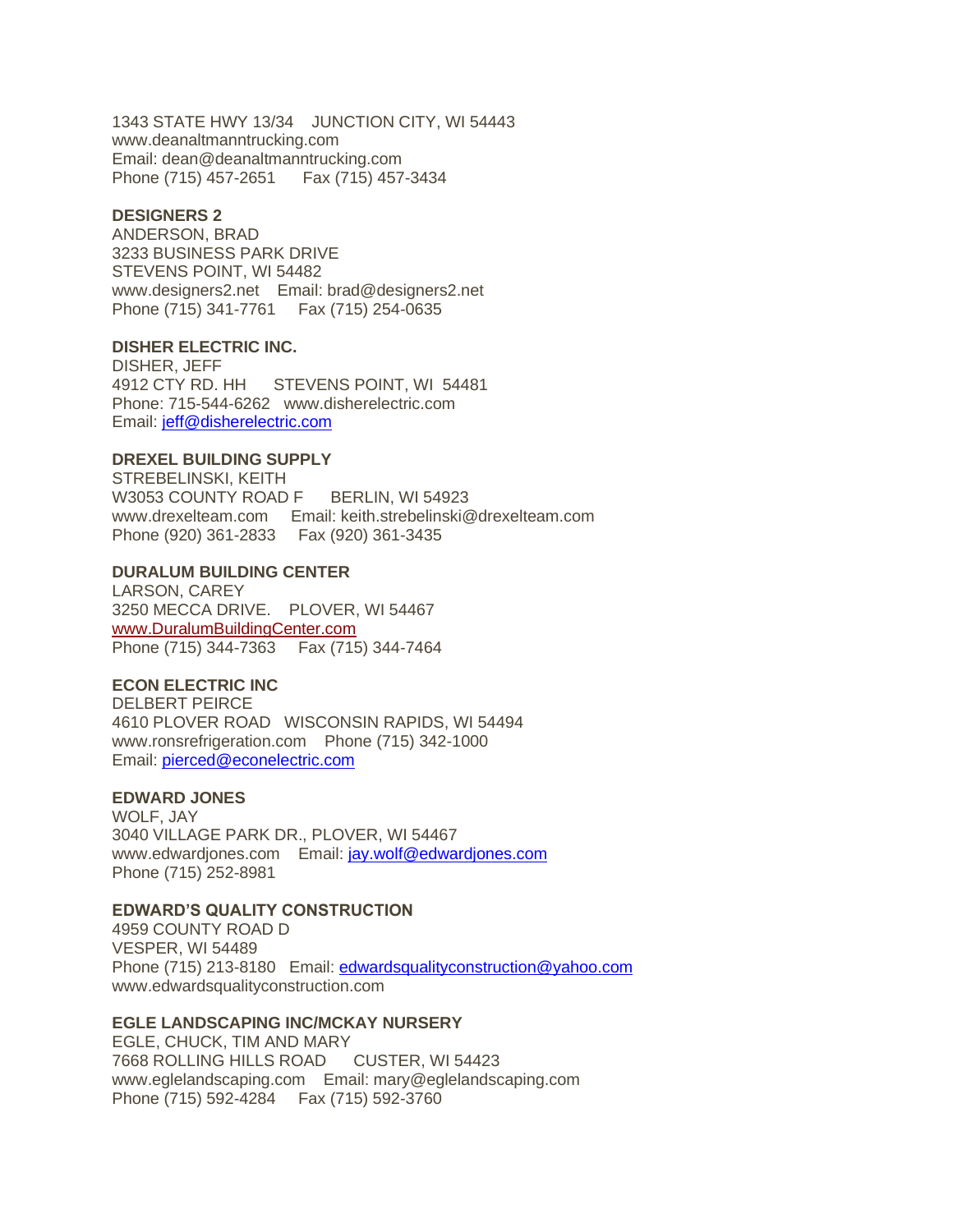### **ERBES CONSTRUCTION LTD**

ERBES, MARK JR. & ROB 3010 CLEVELAND AVE. PLOVER, WI 54467 www.erbesconstruction.com Email: erbes@erbesconstruction.com Phone (715) 344-7499

### **ERIC BEGGS CONSTRUCTION INC.**

BEGGS, ERIC 6314 5TH AVE. BANCROFT, WI 54921 www.ericbeggsconstruction.com Email:ebeggs11@yahoo.com Phone (715) 498-8858.

#### **EVERGREEN BUILDERS**

FUENTES, OSCAR N660 N. Curtis Lake Lane Coloma, WI 54930 Phone (608) 481-0151 Email: [EvergreenbuildersUSA@gmail.com](mailto:EvergreenbuildersUSA@gmail.com)

#### **EVERWELL BENEFITS**

DeBOT, BRAD 2925 WELSBY AVE. STEVENS POINT, WI 54481 www.aflac.com Email: brad\_debot@us.aflac.com Phone (715) 343-2482 Fax (501) 694-5538

#### **EXCEL PLUMBING INC.**

KERCHEFSKI, SCOTT 217 KRAMER AVE JUNCTION CITY, WI 54443 Email: info@excelplumbinginc.net Phone (715) 343-5882

#### **FELTZ LUMBER**

HOFFMAN, AL 3737 MINNESTOA AVE STEVENS POINT, WI 54481 (715) 344-4970 Email: [feltzlbr@sbcglobal.net](mailto:feltzlbr@sbcglobal.net)

#### **FERGUSON ENTERPRISES, INC.**

PEOTTER, TED 2425 NORTH 14TH AVE. WAUSAU, WI 544011892 Email: Ted.Peotter@Ferguson.com Phone (715) 675-3384 Fax (715) 675-7325

## **FIRKUS MASONRY, INC.**

FIRKUS, RYAN 554 BRILOWSKI ROAD STEVENS POINT, WI 54482 Email: fminc@att.net Phone (715) 572-8027

## **FIRST WEBER GROUP REALTORS**

FIRST WEBER REALTORS DIANE JAHN 5424 US HWY 10 E STEVENS POINT, WI 54481 www.firstweber.com Email: [jahnd@firstweber.com](mailto:jahnd@firstweber.com) Phone: 715-574-7998

### **FISHER SERVICES LLC**

FISHER, SCOTT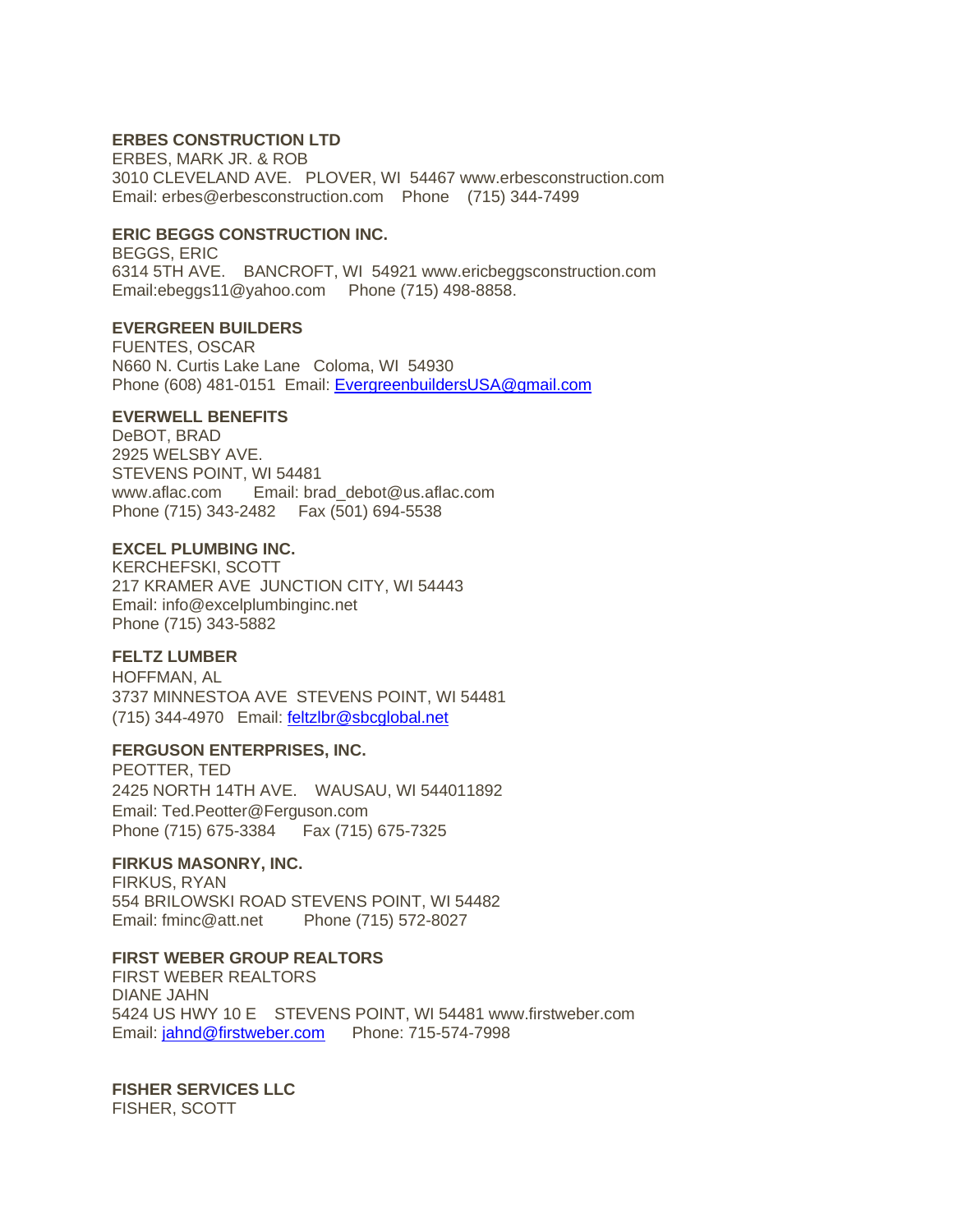6630 CTY RD HH STEVENS POINT, WI 54482 www.scottslawnco.com Email: awish@wi-net.com Phone (715) 592-6927 Fax (715) 592-6927

### **FREEDOM HOME BUILDERS**

ERIC CHOJNACKI 7134 COUNTRY BEAUTIFUL LANE STEVENS POINT, WI 54482 Phone: (715) 252-5028 Email: [ericchojnacki@hotmail.com](mailto:ericchojnacki@hotmail.com)

## **FRESH CUT LAWN CARE & SNOW REMOVAL**

DYLAN TUTTON 3875 JORDAN ROAD STEVENS POINT, WI 54482 PHONE: 715-570-0659 EMAIL: freshcutlawncare2008@gmail.com

#### **FURNITURE & APPLIANCE MART**

LADWIG, CHRIS 2917 BUSINESS PARK DRIVE STEVENS POINT, WI 54481 www.furnitureappliancemart.com Email: chris.ladwig@bostoninc.net Phone (715) 344-7700

#### **GARAGE FORCE**

W1235 CTY RD T ALMA, WI 54610 Phone: (608) 418-8204 Email: [ekarsten@allamericancoop.com](mailto:ekarsten@allamericancoop.com)

### **GAUGE ELECTRIC**

VEZINA, RODNEY 5261 BEES LANE PLOVER, WI 54467-9736 EMAIL [gaugerv@gmail.com](mailto:gaugerv@gmail.com) PHONE (715) 572-7723

#### **GLAVINSURED AGENCY**

GLAVIN, RUSS W5307 STATE ROAD 21 NECEDAH, WI 54646 Phone: 608-565-7800 Email [info@glavinsured.com](mailto:info@glavinsured.com)

## **GREEN THUMB**

STAMPFLI, LANCE 345 MOORE ROAD PLOVER, WI 54467 Email: gthumb@charter.net Phone (715) 342-1700 Fax (715) 342-8099

#### **HEARTLAND CUSTOM HOMES, INC**.

NELSON, BRICE 2450 PLOVER RD. PLOVER, WI 54467 www.hchbuilder.com Email: hch@hchbuilder.com Phone (715) 344-8886

#### **HOME RUN ELECTRIC LLC**

5640 BALSAM CIRCLE WISCONSIN RAPIDS, WI 54494 EMAIL [hrunelectric@gmail.com](mailto:hrunelectric@gmail.com)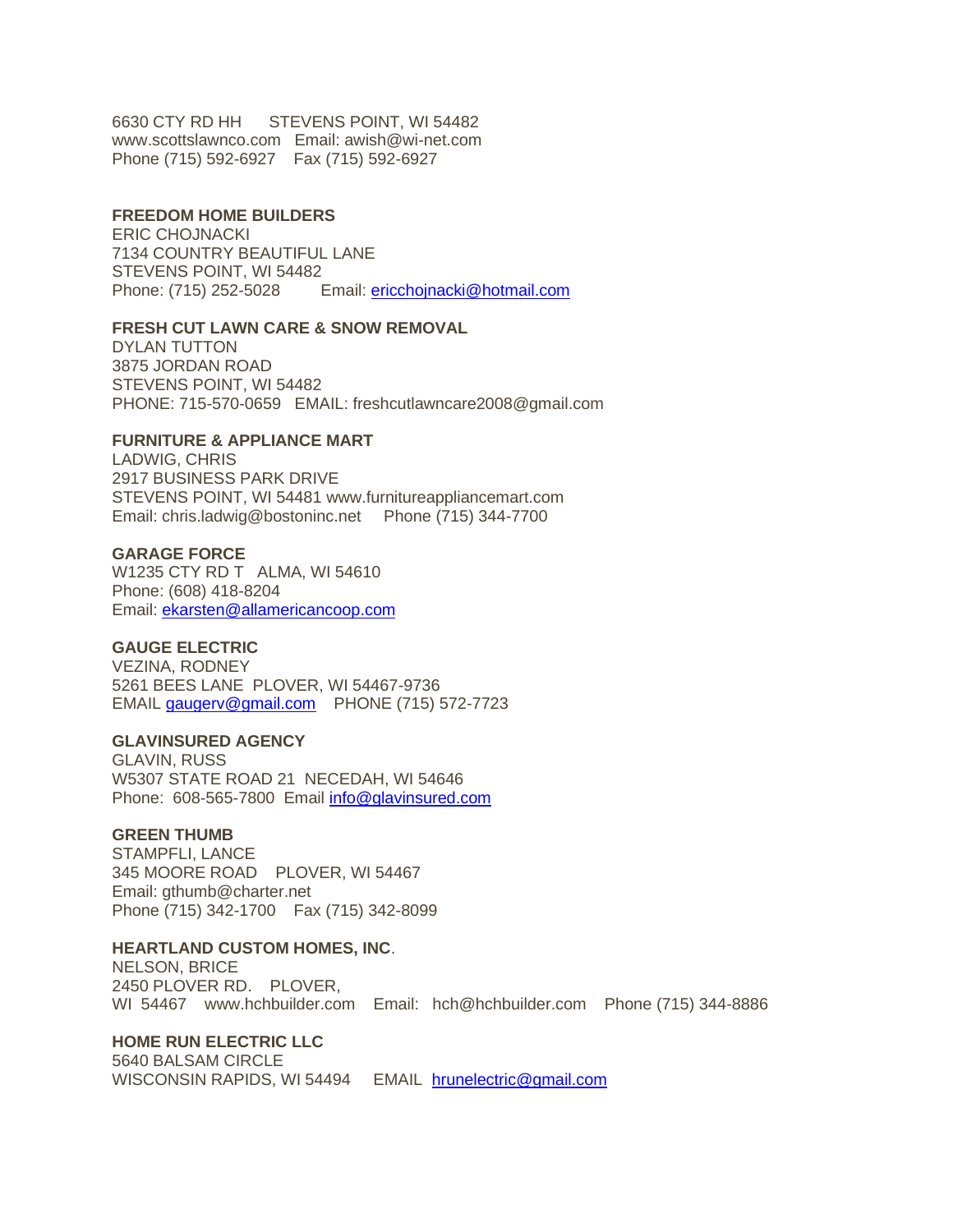### **HT GLASS & MIRROR CENTER OF STEVENS POINT**

BROOKS, BRODIE EMAIL [brodie@htglassmirror.com](mailto:brodie@htglassmirror.com) PHONE (715) 252-2494

### **HYER CONSTRUCTION INC**

HYER, RYAN 3530 KARRINGTON PLACE PLOVER, WI 54467 www.hyerconstruction.com Email: ryanhyer@gmail.com Phone (715) 340-7773

**INSPIRED BY DESIGN** SARA HAUMSCHILD 2737 N. 44th AVE WAUSAU, WI 54401 PHONE (715) 212-2674 EMAIL: [sara@inspiredbydesigninteriors.com](mailto:sara@inspiredbydesigninteriors.com)

### **THE INTERNATIONAL BANK OF AMHERST**

POMEROY, BUTCH P.O. BOX 39 AMHERST, WI 54406 www.ibamherst.com Email: butch@ibamherst.com Phone (715) 824-3325 Fax (715) 824-2333

#### **JG PLUMBING AND HEATING LLC**

421 LORRY ST. AMHERST, WI 54406 Phone (715) 340-1720 Email: jgplumbingheating@gmail.com [www.jgplumbingonline.com](http://www.jgplumbingonline.com/)

#### **JON MARTY'S CUSTOM CARPENTRY, LLC**

MARTY, JON 3960 BLUFF ROAD STEVENS POINT WI 54482 www.jmcchomes.com Email: jmcchomes@gmail.com Phone (715) 592-4663

### **KAFKA GRANITE**

JASON CHILSON N7519 PACIFIC ESTATES CT PORTAGE, WI 53901 Phone: (715) 316-7817 Email: [jchilson@kafkagrantie.com](mailto:jchilson@kafkagrantie.com)

#### **KERBER ROSE**

DONOVAN, STACEY 4949 KIRSCHLING CT#3 STEVENS POINT, WI 54481 Email: stacey.donovan@kerberrose.com Phone (715) 341-3232 Fax (715) 341-3264

### **KYLE KLUCK TRUCKING & EXCAVATING, INC.**

KLUCK, KYLE 5628 STATE HWY 66 STEVENS POINT, WI 54482 Email: kylekluck@mwwb.net Phone (715) 340-0763 Fax (715) 341-2375

#### **KPR BROKERS**

TEAM KITOWSKI 2417 POST RD PLOVER, WI 54467 Phone: 715-598-6367 [admin@kprbrokers.com](mailto:admin@kprbrokers.com)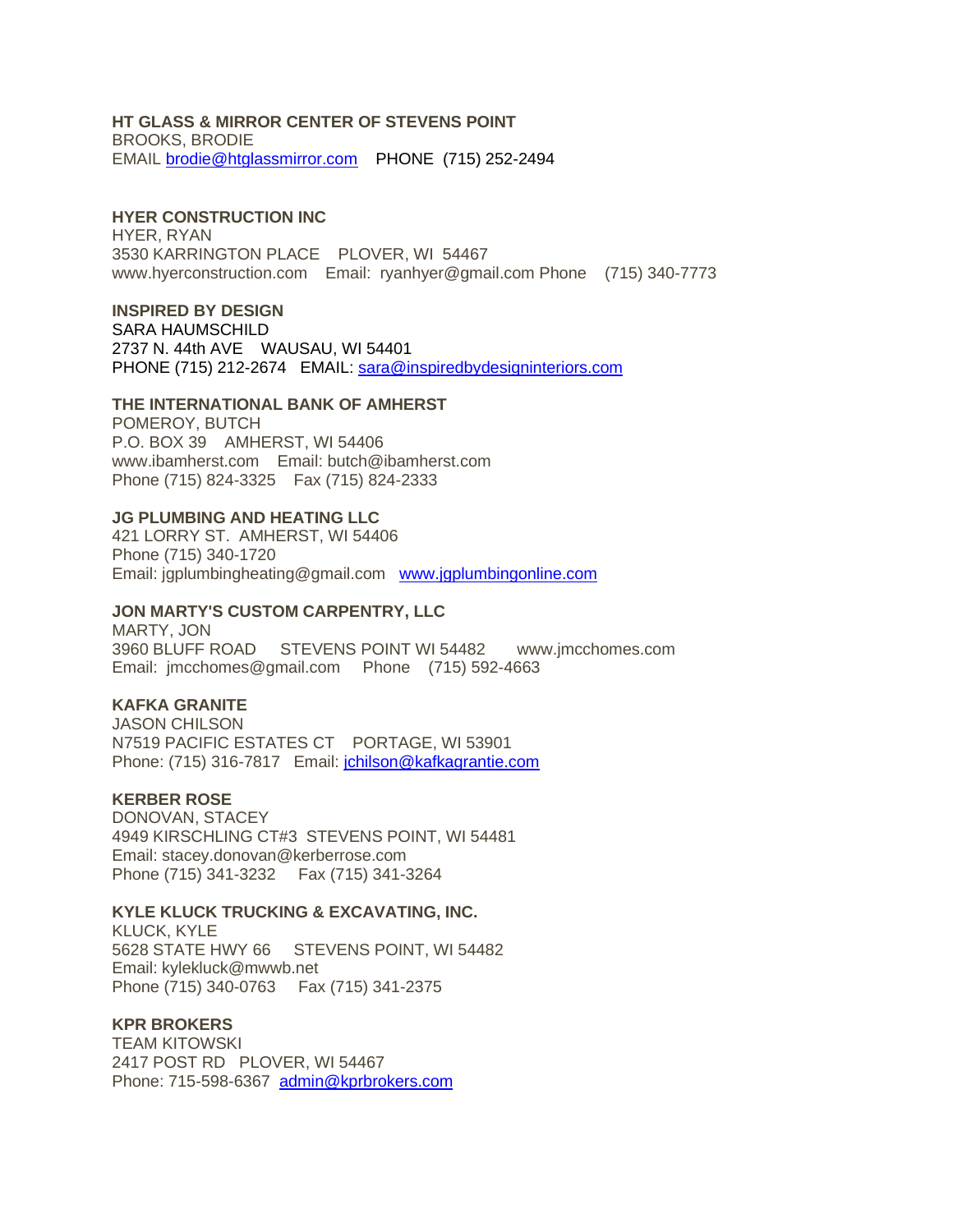### **KRUKOWSKI STONE CO., INC.**

JOANIE WHITT, BRAD KRUKOWSKI 162445 COUNTY ROAD C MOSINEE, WI 54455 PHONE: 715-693-6300 EMAIL: [joaniew@krukowskistone.com](mailto:joaniew@krukowskistone.com) [bradk@krukowskistone.com](mailto:bradk@krukowskistone.com)

### **MAD CITY WINDOWS & BATH**

YAGER, JOSH 2340 HOLLY RD. NEENAH WI 54956 www.madcitywindows.com Email: jyager@madcitywindows.com Phone: (920) 915-9453

### **MAHER WATER CORPORATION**

MAHER-BARON, DANIELLE & BARON, SAM 2901 HOOVER AVE. STEVENS POINT, WI 54481 www.maherwater.com Email: dani@maherwater.com sam@maherwater.com Phone (715) 344-2900 Fax (715) 344-3047

### **MAXIMUM FLOW SEAMLESS GUTTERS**

ZAGRZEBSKI, DERRICK 1014 W. RIVER ROAD MOSINEE, WI 54455 Email: maxgutters@yahoo.com Phone (715) 341-0482

### **MEMBERS' ADVANTAGE CREDIT UNION**

MELISSA KARA 1610 LINCOLN STREET PO BOX 1208 WISCONSIN RAPIDS, WI 54495 Phone: (715) 421-7702 Email: [melissak@membersadvantagecu.com](mailto:melissak@membersadvantagecu.com)

### **MID-STATE SUPPLY/KITCHEN DESIGN**

HOFFMAN, JERRY W7810 STATE HWY. 21 WAUTOMA, WI 54982-0510 Phone (920) 716-4710 www.mssupply.com Email: jhoffman@mssupply.com

### **MULTI MEDIA CHANNELS CENTRAL REGION**

KRIS LEONHARDT 2501 CHURCH STREET, SUITE 2 STEVENS. POINT, WI 54481 Email: [kleonhardt@mmclocal.com](mailto:kleonhardt@mmclocal.com) Phone (715) 316-4617

#### **NEXTHOME PRIORITY**

ZIMMERMAN, JOSHUA 20 PARK RIDGE DRIVE STEVENS POINT, WI 54481 www.nexthomepriority.com Email: [jZimmerman@NextHomePriority.com](mailto:jZimmerman@NextHomePriority.com) Phone (715) 323-2634

## **NORTH WIND RENEWABLE ENERGY CORP**

ROB PECK 1626 W PEARL ST STEVENS POINT, WI 54481 Phone (715) 630-6451 Fax (715) 952-4501 Email: [rob@northwindre.com](mailto:rob@northwindre.com)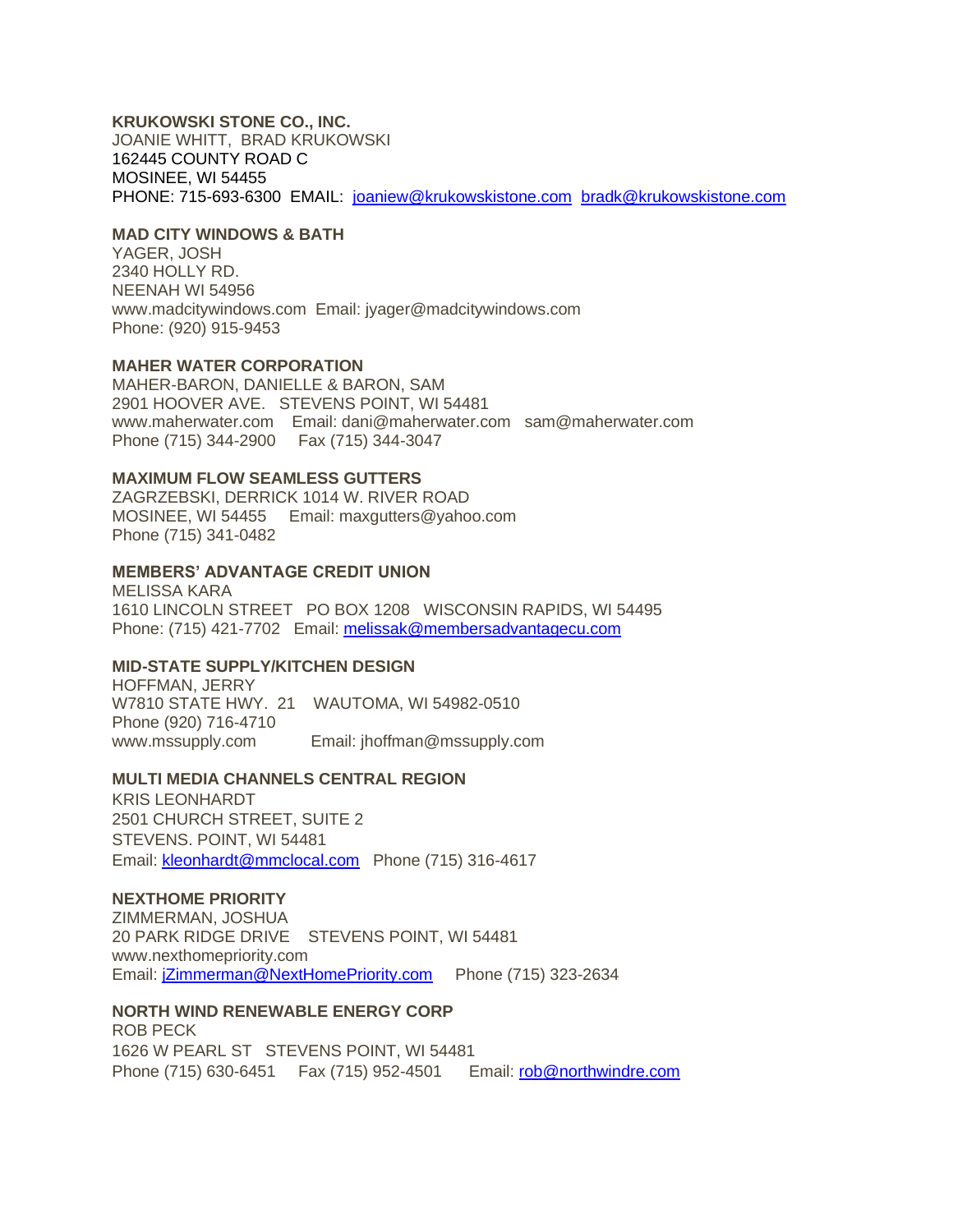## **OLD NATIONAL BANK**

JIM WARZINIK 640 DIVISION ST STEVENS POINT, WI 54481 Email: [jim.warzinik@oldnational.com](mailto:jim.warzinik@oldnational.com) Phone (715) 997-6591

### **ORIGIN FAMILY HOMEBUILDERS**

RICE, JEFF AND MATT STEVENS POINT, WI 54481 www.originhomebuilders.com Email: jeff@originhomebuilders.com Phone: (715) 592-6983

### **PAPER CITY SAVINGS ASSOCIATION**

KORBI FELTZ 2008 CTY. RD. HH PLOVER, WI 54467 [www.papercitysavings.com](http://www.papercitysavings.com/) Phone 715-204-1663 Email: [kfeltz@papercitysavings.com](mailto:kfeltz@papercitysavings.com)

### **PAPER CITY SAVINGS ASSOCIATION**

2008 CTY. RD. HH PLOVER, WI 54467 www.papercitysavings.com Phone 715-204-1663 Email: kfeltz@papercitysavings.com

### **PELLA WINDOW AND DOORS OF WISCONSIN**

BEN MUELLER 500 PILGRIM WAY, GREEN BAY, WI 54304 Email: bmueller@pellawi.com [www.pellawi.com](http://www.pellawi.com/) Phone (715) 496-4320

### **PESKIE BUILDERS, INC.**

PESKIE, DAN 3351 TOMMY'S TURNPIKE PLOVER, WI 54467 Email: dpeskie@peskiebuilders.com Phone (715) 344-5783

### **POINT OF BEGINNING, INC.**

GROHOLSKI, SCOTT 5709 WINDY DRIVE, SUITE D STEVENS POINT, WI 54482 www.pobinc.com Email scott@pobinc.com

### **POINT HEATING & COOLING**

MEAD, RICHARD 2730 WISCONSIN AVE. PLOVER, WI 54467 Website www.pointheating.com Email: office@pointheating.com Phone (715) 345-1979 Fax (715) 345-2199

### **PORTAGE COUNTY TITLE LLC**

STEPHANIE WILHELM 2926 POST ROAD PLOVER, WI 54467 PHONE: 715-342-4500

#### **PRECISION BUILDERS BY ALAN HUCKE, INC**

HUCKE, ALAN 1605 WILLOW SPRINGS DR STEVENS POINT, WI 54481 Email: alanhucke@precisionbuilderswi.com Phone (715) 341-5485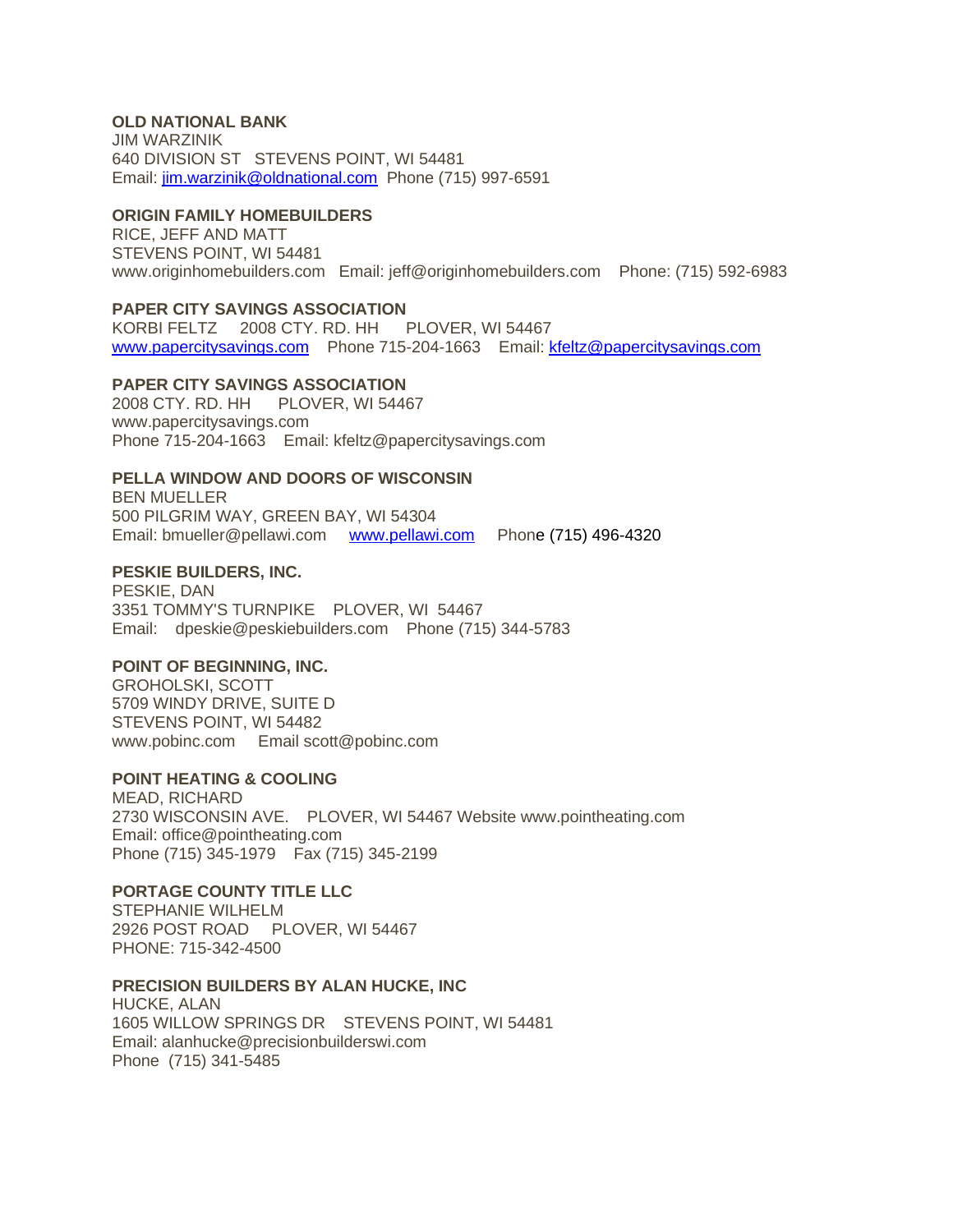## **PRECISION GLASS AND DOOR, LLC**

TURZINSKI, DONALD 3101 POST ROAD STEVENS POINT, WI 54481 www.precisionglasswi.com Email: don@precisionglasswi.com Phone (715) 344-8525

### **PREMIER OVERHEAD DOORS, INC.**

NEWBY, CRAIG & BRENDA 124 MAIN STREET, P.O. BOX 25 ALMOND, WI 54909 Email: premierdoors4u@gmail.com Phone (715) 366-8860 Fax (715) 457-3434

## **PREVAIL BANK**

KLESMITH, DAWN 5709 WINDY DRIVE - SUITE A STEVENS POINT, WI 54482 www.prevail.bank Phone (715) 345-1621 Fax (715) 748-2679

## **RE/MAX CENTRAL WISCONSIN**

WILLIAMS, MIKE 3080 VILLAGE PARK DR PLOVER, WI 54467 Phone: 715-544-4881 Email: [mike@centralwisconsinrealty.com](mailto:mike@centralwisconsinrealty.com)

#### **reSAWN TIMBER co.**

DIANE PETFALSKI PHONE (414) 881-6339 EMAIL [dpetfalski@resawntimberco.com](mailto:dpetfalski@resawntimberco.com) [https://resawntimberco.com](https://resawntimberco.com/)

### **R. SMITH CONSTRUCTION, INC.**

SMITH, RYAN 525 COPPERLEAF CT. PLOVER, WI www.rsmithconstructionwi.com EMAIL: rsmithcon@gmail.com PHONE: (715) 343-5250

#### **RESIDENTIAL DESIGN & CONSTRUCTION, LLC**

WEIR, RANDY S810 JOHNSON DR. IOLA, WI 54945 www.stevespoint-builders.com Email: rweir55@yahoo.com Phone: (715) 824-2170

### **RETTLER CORPORATION**

MIKE HELMRICK 3317 BUSINESS PARK DRIVE STEVENS POINT, WI 54482 [www.rettler.com](http://www.rettler.com/) Email: info@rettler.com Phone: (715) 341-2633

## **RICHARD'S PLUMBING, HEATING & AC, LLC**

WOJTALEWICZ, CORY 1520 DUBAY AVE, STEVENS POINT WI, 54482 Email: richardsplumbing@yahoo.com Phone (715) 344-7989 Fax (715) 344-1740

### **ROLLS N REMS CARPET ONE**

SAINDON, RICK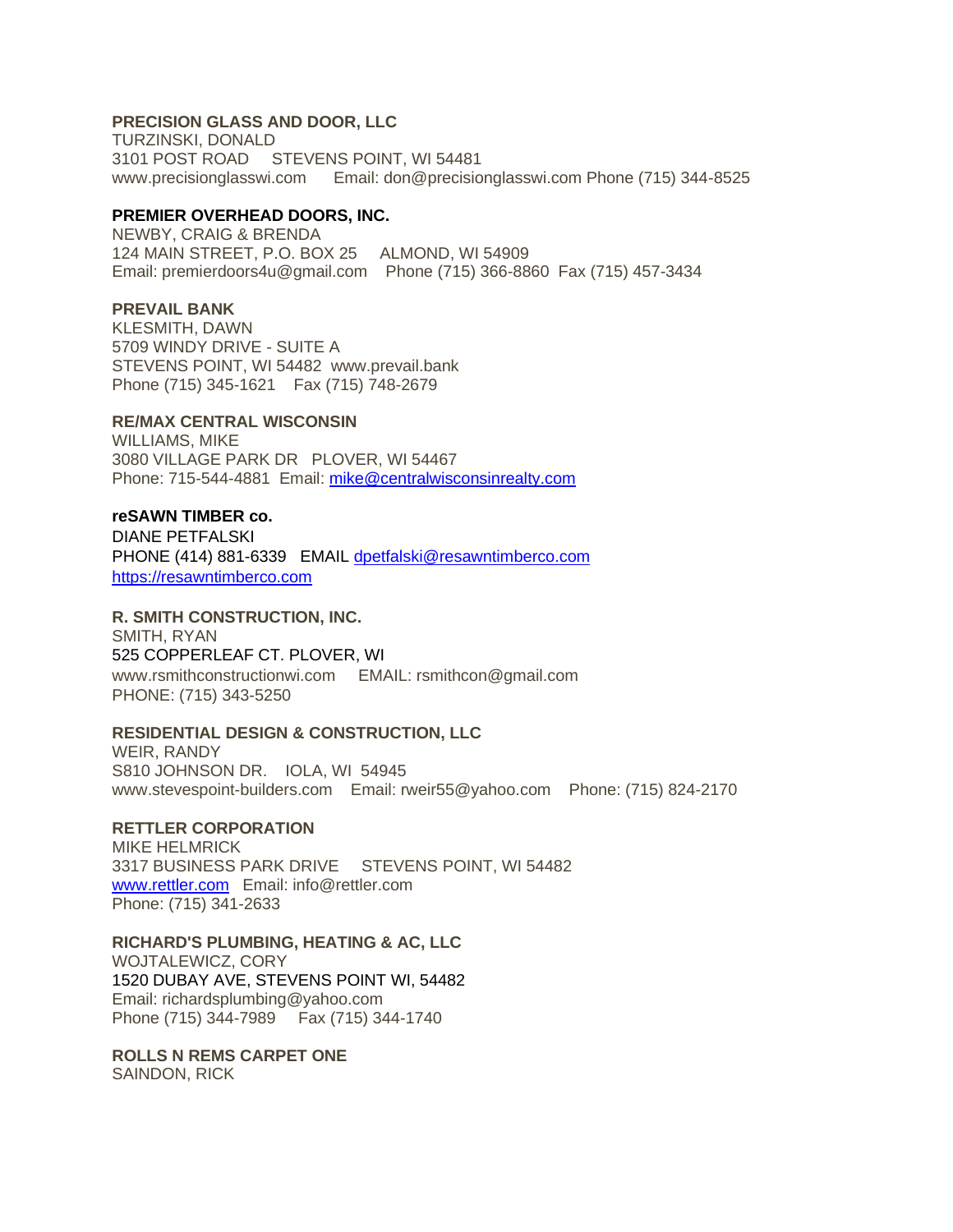2651 POST ROAD PLOVER, WI 54467 www.carpetone.com Email: rjs@rollsnrems.net

#### **RURAL MUTUAL - ZINDA INSURANCE GROUP**

JENNIFER ZINDA MANCL, STACY ZIMMERMANN 3205 POST ROAD PLOVER, WI 54467 PHONE: Office (715) 341-5808 Cell (715) 340-3879 Email: *jzinda@ruralins.com [szimmermann@ruralins.com](mailto:szimmermann@ruralins.com)* 

## **SALES TAX ADVISORY NETWORK, LLC**

HOLLY HOFFMAN 205 WILSON ST. AMHERST, WI 54406 Email: [holly@salestaxlady.com](mailto:holly@salestaxlady.com) Phone (715) 498-4164 [www.salestaxlady.com](http://www.salestaxlady.com/)

### **SCHROEDER CARPENTRY INC**

SCHROEDER, NICK W8974 LIBERTY HILL CT NEW LONDON, WI 54961 Phone (920) 841-2804 Email: nick@schroedercarpentry.com www.schroedercarpentry.com

## **SECURE HERITAGE INSURANCE AGENCY**

HOLLIS, PHILLIP 2925 WELSBY AVE., STEVENS POINT WI, 54482 www.secureheritage.org Email: philhollis@secureheritage.org Phone (715-544-1062

#### **SECURITY FENCE AND SUPPLY CO., INC.**

SEMMERLING, JR., WAYNE 1508 DuBay Ave. STEVENS POINT, WI 54482 www.securityfenceandsupply.com Email: [wayne@securityfenceandsupply.com](mailto:wayne@securityfenceandsupply.com) Phone (715) 344-6340

#### **SERVPRO OF STEVENS POINT / WAUSAU**

NELSON, BRICE 5217 HEFFRON CT. STEVENS POINT, WI 54481 Email: office@servprowausau.com Phone (715) 544-4855

### **SHERWIN WILLIAMS**

5600 CARRIE FROST DRIVE STEVENS POINT, WI 54482 Phone (715) 344-4630 Fax (715) 344-7533

#### **SIMPLICITY CREDIT UNION**

CHRISTIE KEEN 2331 POST RD PLOVER, WI 54467 Phone: (715) 544-6645 Email: ckeen@simplicity.coop

#### **SKIERKA LAWN & LANDSCAPING**

ANTHONY SKIERKA 740 MASON STREET STEVENS POINT, WI 54481 PHONE: 715-630-6644 EMAIL: [askierka@skierkalawnandlandscaping.com](mailto:askierka@skierkalawnandlandscaping.com)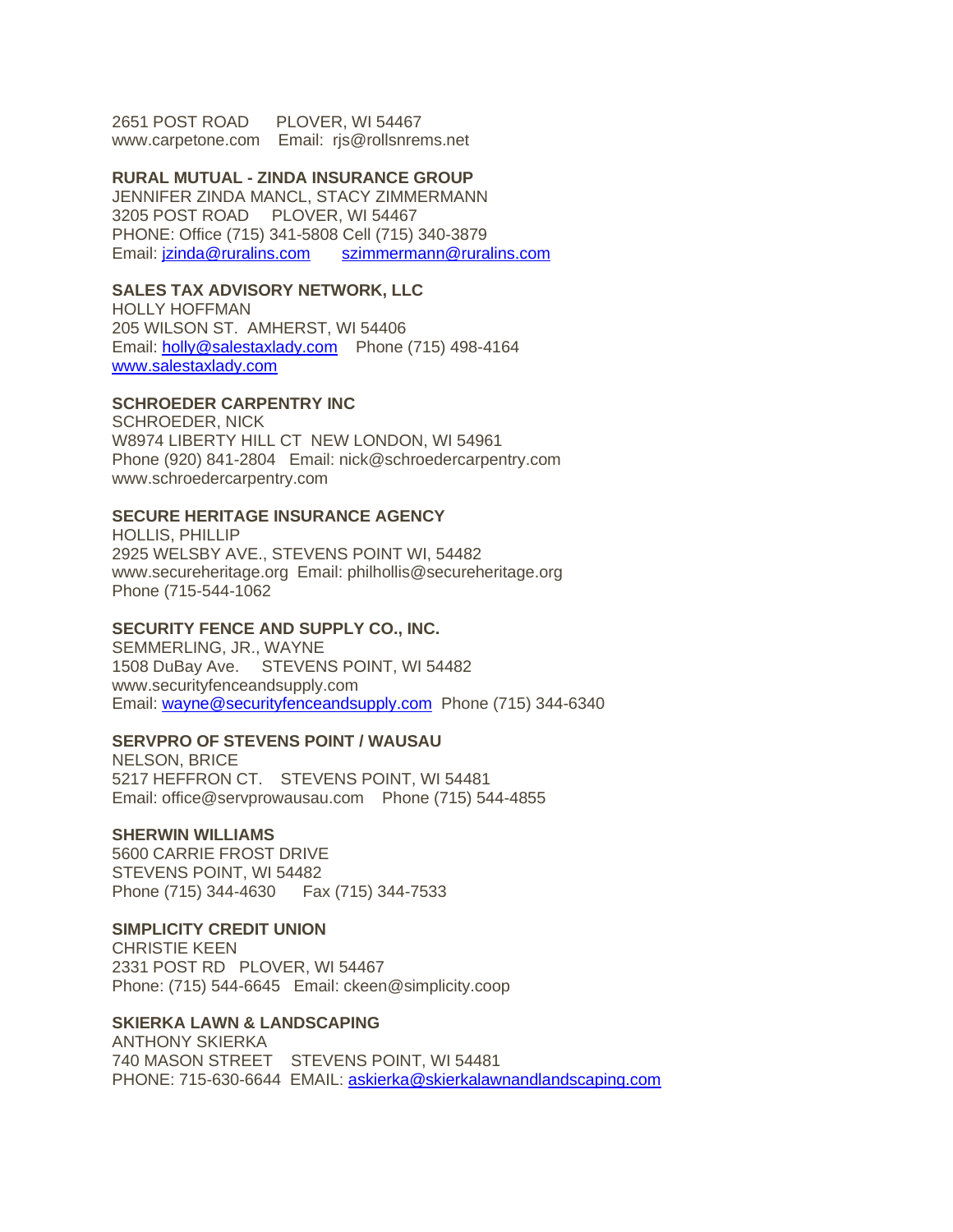### **SMALL SPACE BIG STYLE**

RENE JERZAK 5370 HWY 10E STEVENS POINT, WI 54482 Phone: 715-344-0740 Email: [ssbs@ssbsdesign.com](mailto:ssbs@ssbsdesign.com) [www.ssbswisconsin.com](http://www.ssbswisconsin.com/)

### **SNOWBELT FIREPLACE & STOVE, INC**

#### ADRIAN ALBRECHT

1200A WILDWOOD DRIVE STEVENS POINT, WI 54482 www.snowbeltfireplace.com Email: adrian@snowbeltfp.com Phone (715) 341-4328 Fax (715) 341-4573

### **SPRINGVILLE SPORTS GRILL**

EMERANCE, DANIELSKI 2811 PLOVER SPRINGS DRIVE PLOVER, WI 54467 Email: [mariondanielski@yahoo.com](mailto:mariondanielski@yahoo.com) Phone (715) 544-0336

## **STEVENS POINT LOG**

CORDY, AARON 1203 STANS DR STEVENS POINT, WI 54482 Phone: 715-544-4194 Email: [aaron@pointlogs.com](mailto:aaron@pointlogs.com)

#### **STONE INNOVATIONS, INC.**

LANSING, DAVE & MATT 3611 POST ROAD PLOVER, WI 54467 www.stoneinnovations.net Email: stoneinn@stoneinnovations.net Phone (715) 345-1601 Fax (715) 345-1602

#### **STONE POINT CUSTOM HOMES**

1203 STANS DRIVE STEVENS POINT, WI 54482 Phone: (715) 340-9884 Email: aaron@pointlogs.com

### **TAILORED STONE**

TAYLOR, BRENT 1411 A. CONTRACTORS BLVD. PLOVER, WI 54467 Email: tailored.stone@sbcglobal.net Phone (715) 341-0100 Fax (715) 341-3770

#### **THE INSURANCE CENTER**

2825 POST ROAD STEVENS POINT, WI 54481 Email: lniebuhr@ticinsurance.com Phone (715) 344-9000 Fax (715) 344-1788

#### **THE PINERIES BANK**

HINTZ, DIANE 3601 MAIN STEET STEVENS POINT, WI 54481 www.pineries.com Email: bank@pineries.com Phone (715) 341-5600

### **THE PORTAGE COUNTY BANK**

NOVOTNY, JENNIFER 5417 VERN HOLMES DR STEVENS POINT, WI 54482 Email: jennifer@portagecountybank.com Phone (715) 254-0056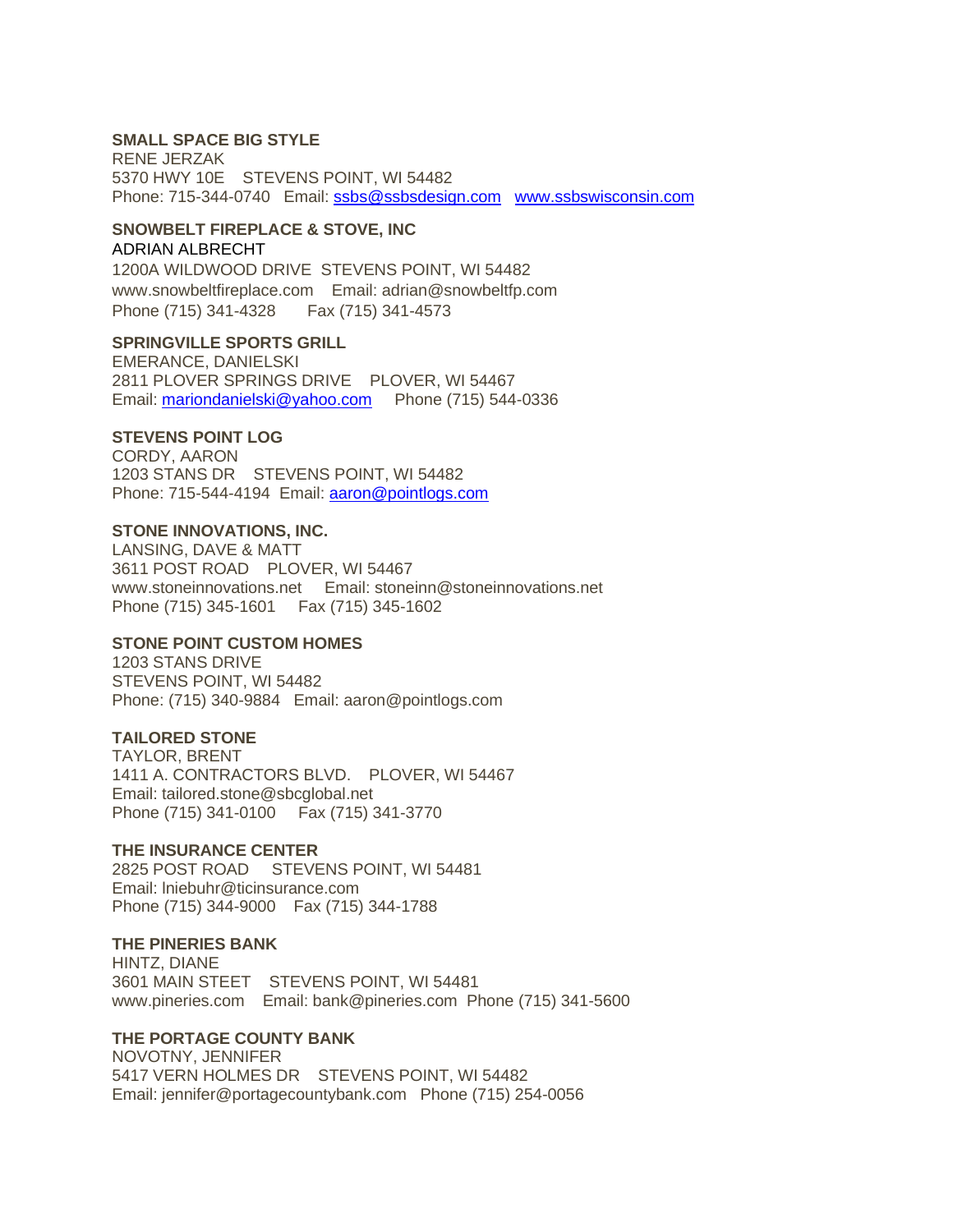## **THE SKY CLUB**

FREUND, ERIC 2200 POST RD PLOVER, WI 54467 EMAIL: [skyclubsupperclub@gmail.com](mailto:skyclubsupperclub@gmail.com) PHONE (715) 341-4000

### **THORCRAFT CUSTOM KITCHENS**

ZIMMERMAN, KENNETH W8836 CTY HWY X THORP, WI 54771 Phone (715) 669-7557 Fax (715) 669-7297

#### **TORBORGS WAUPACA LUMBER**

DREWS, CURT 1682 ROYALTON STREET WAUPACA, WI 54981 Email: curt@torborgs.com Phone (715) 256-3635

#### **TRICOR, INC.**

VANDERHEI, GARY 904 MAIN STREET, STEVENS POINT, WI 54481 www.tricorinsurance.com Email: Gvanderhei@tricorinsurance.com Phone (715) 344-4477 Fax (715) 344-8825

### **T's DRYWALL, INSULATION AND PAINTING, LLC**

KOUBA, TOM 1050 GRAND AVE SUITE A SCHOLFIELD, WI Phone: 715-344-7000

### **TW SERVICES OVERHEAD DOORS**

JON TULLBERG 6193 COUNTY HWY Y HAZELHURST, WI 54531 Email: twjontulliberg@yahoo.com Phone (715) 366-7089

#### **U.S. BANK**

JAKE HEYROTH NMLS # 502454 5673 US HIGHWAY 10 EAST STEVENS POINT, WI 54482 Email: [Jason.heyroth@usbank.com](mailto:Jason.heyroth@usbank.com) Phone: 715-342-2225

#### **W. MUCH CONSTRUCTION**

MUCH, WAYNE N 3384 ALM LANE WAUPACA, WI 54981 Email: wmuchconst@sbcglobal.net Phone (715) 258-2341

### **WALLY WORLD INC.**

WAI TER KOTI OWSKI N2504 STATE RD. 13 ADAMS, WI 53910 Email: wallykotlowski@gmail.com

#### **WELLING KITCHEN, BATH & FLOOR**

WELLING, ARIEL 3701 PATCH STREET STEVENS POINT, WI 54481 www.wellingkbf.com Email: ariel@wellingkbf.com Phone (715) 344-6363 Fax (715) 344-2689